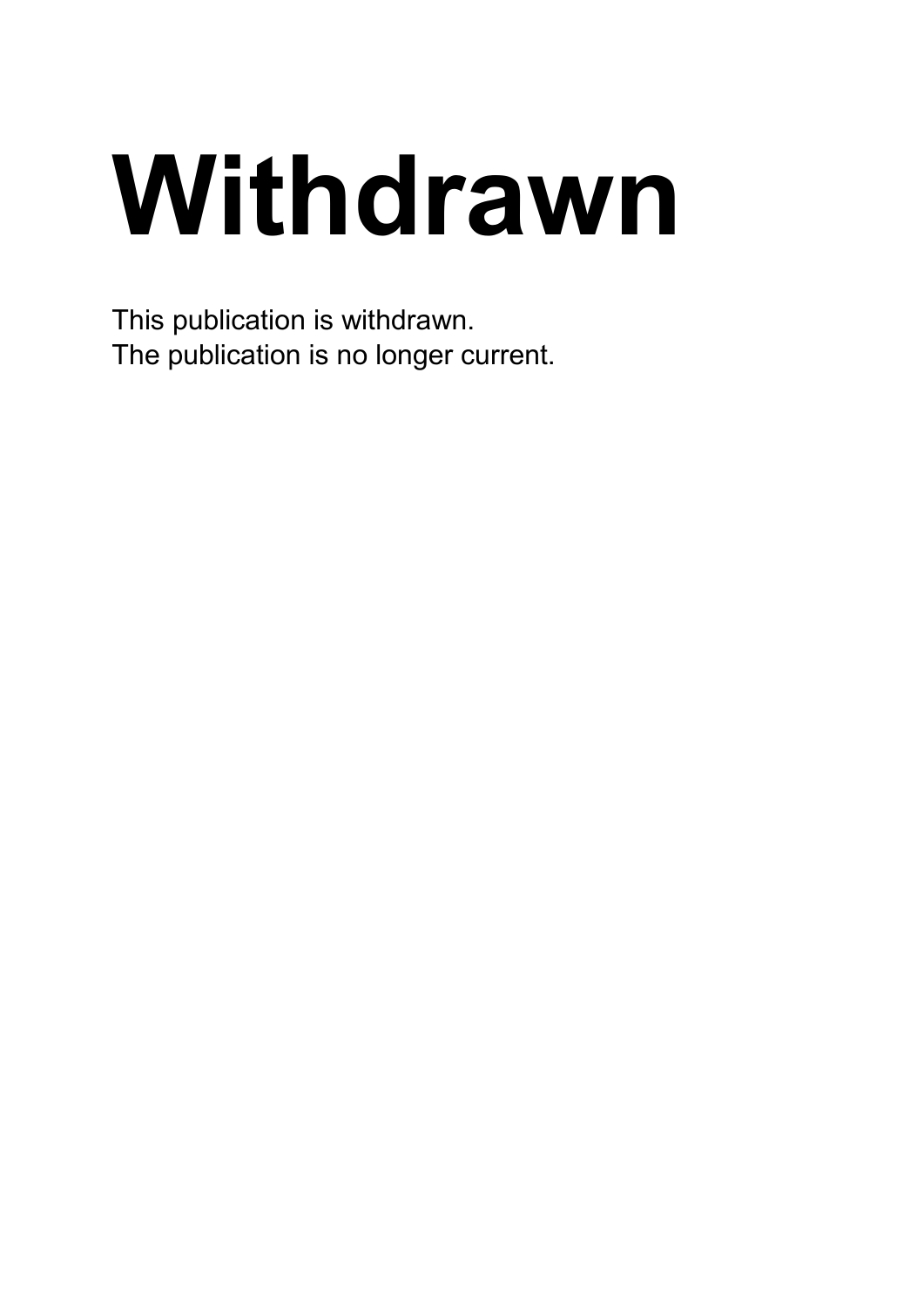

A guide for receiving parents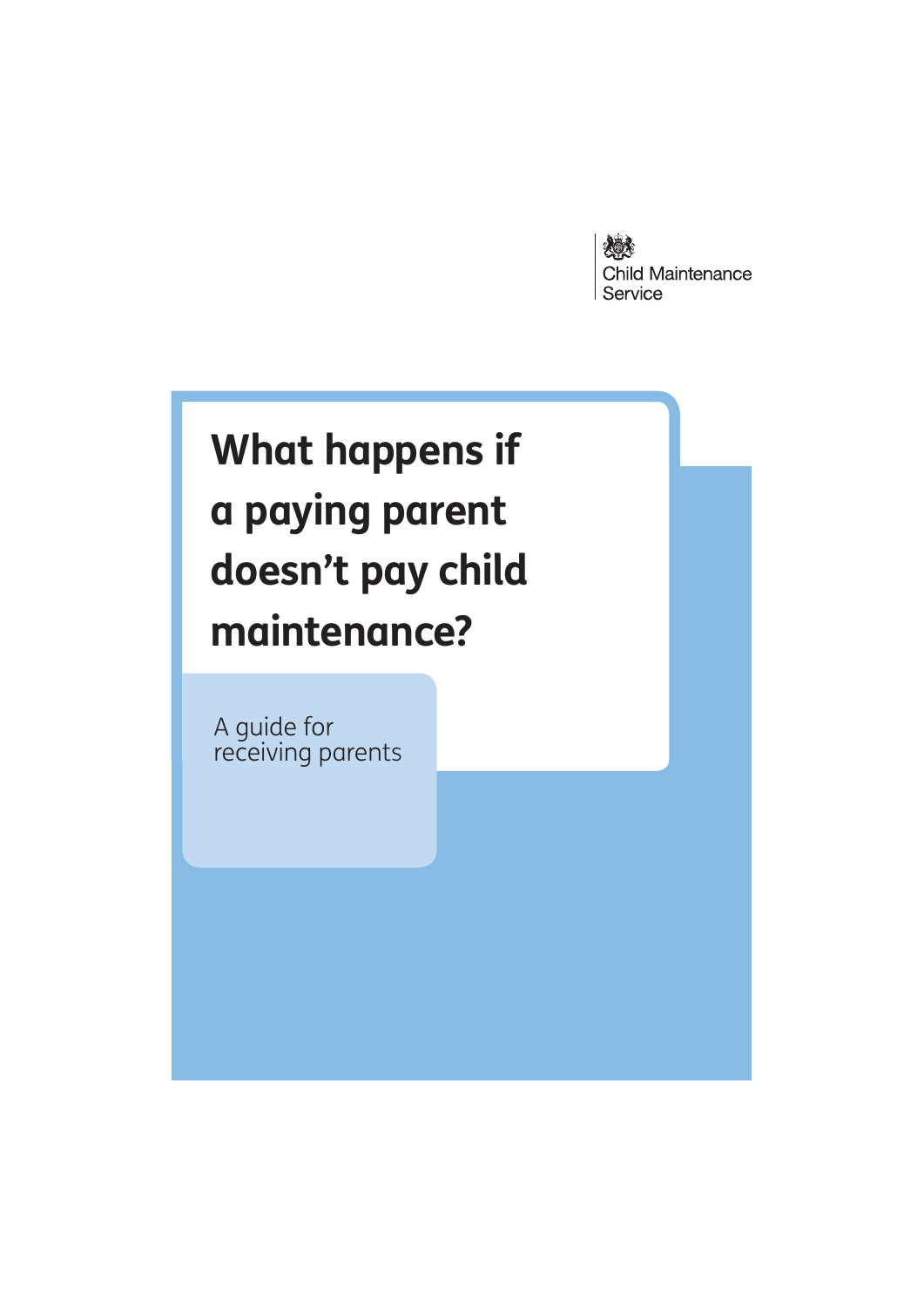# **About this leaflet**

This leaflet explains the actions that we can take if a paying parent doesn't pay child maintenance. It is about child maintenance that you have arranged through us, the Child Maintenance Service.

It explains the powers that we have in England and Wales, and the different powers that we have in Scotland.

#### **Important information**

This leaflet is only a guide and does not cover every circumstance. It only refers to the statutory child maintenance scheme provided by the Child Maintenance Service. It does not refer to any child maintenance schemes provided by the Child Support Agency.

We have done our best to make sure the leaflet is correct as of 25 November 2013, but it may not reflect changes to the law or to our procedures after this date. You may want to get independent advice before making financial decisions based on the content of this leaflet.

#### **About us**

The Child Maintenance Service is the government's statutory child maintenance service. We work out, collect and pay out child maintenance payments on behalf of some separated parents in England, Wales and Scotland.

Our role is to make sure that parents who live apart from their children contribute towards their children's upkeep by paying child maintenance.

#### **What is child maintenance?**

Child maintenance is regular, reliable financial support that helps towards a child's everyday living costs.

In most cases, the parent who does not have the main day-to-day care of the child pays child maintenance to the parent who does have the main day-to-day care. In child support law the parent who receives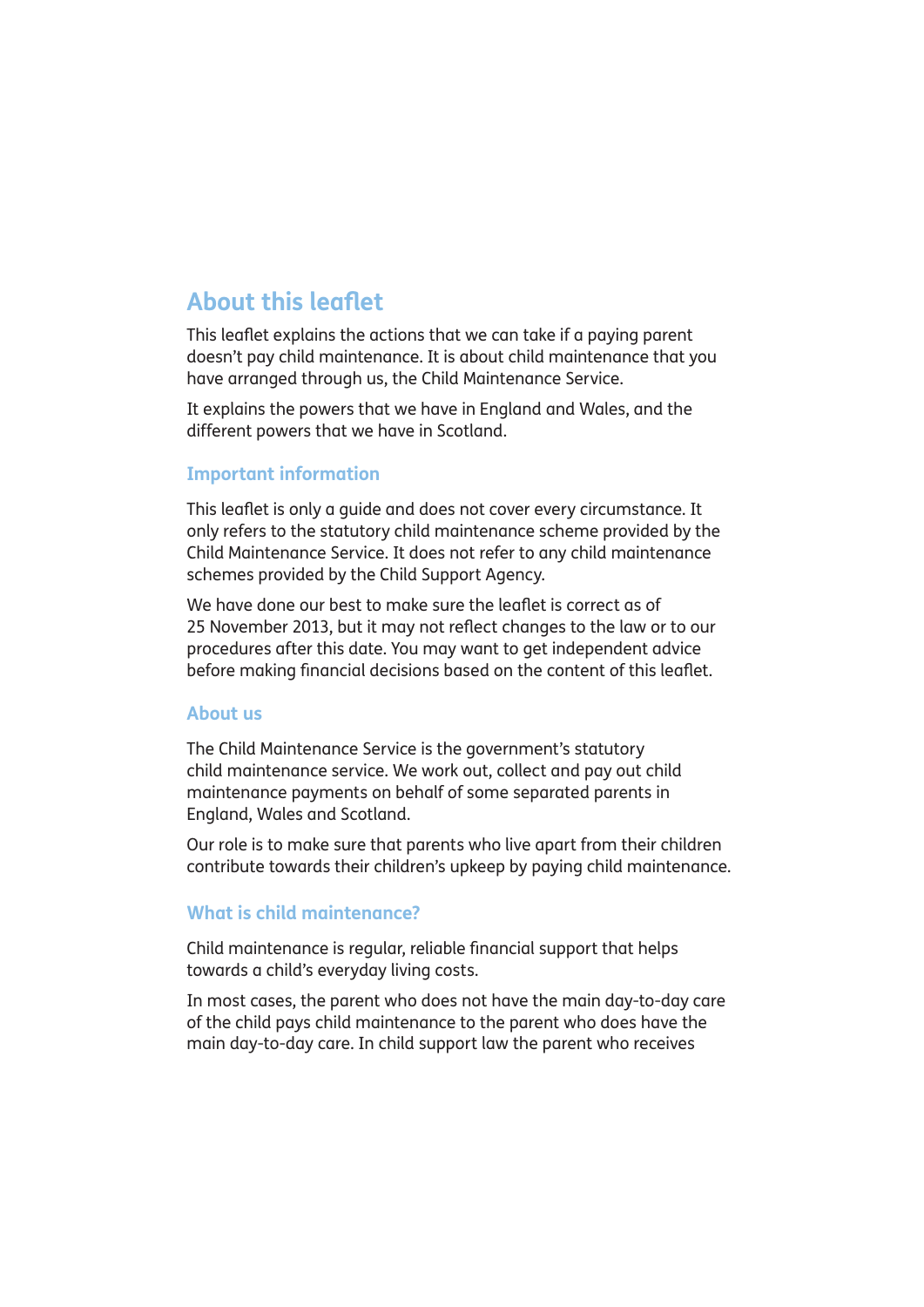child maintenance is known as the 'parent with care' - we call them the 'receiving parent' - and the parent who pays child maintenance is known as the 'non-resident parent' - we call them the 'paying parent'. In some cases, the receiving person can be a grandparent or guardian.

If they live in Scotland, a child aged 12 to 19 and in full-time, non-advanced education or training can apply for child maintenance.

# **Get in touch** If you can't find the information you need in this leaflet, you can contact us or find out more in the following ways: **On the web:** TĐ**www.gov.uk/child-maintenance By phone:**  Call us on **0845 266 8792\***. Our TexBox and textphone number is **0845 266 8795\***. Our opening hours are: **8am to 8pm** - Monday to Friday **9am to 5pm** - Saturday **By letter:**  Write to us at: Child Maintenance Service PO Box 249

\*Please see the information about call charges at the back of this leaflet.

MITCHELDEAN GL17 1AJ

**3**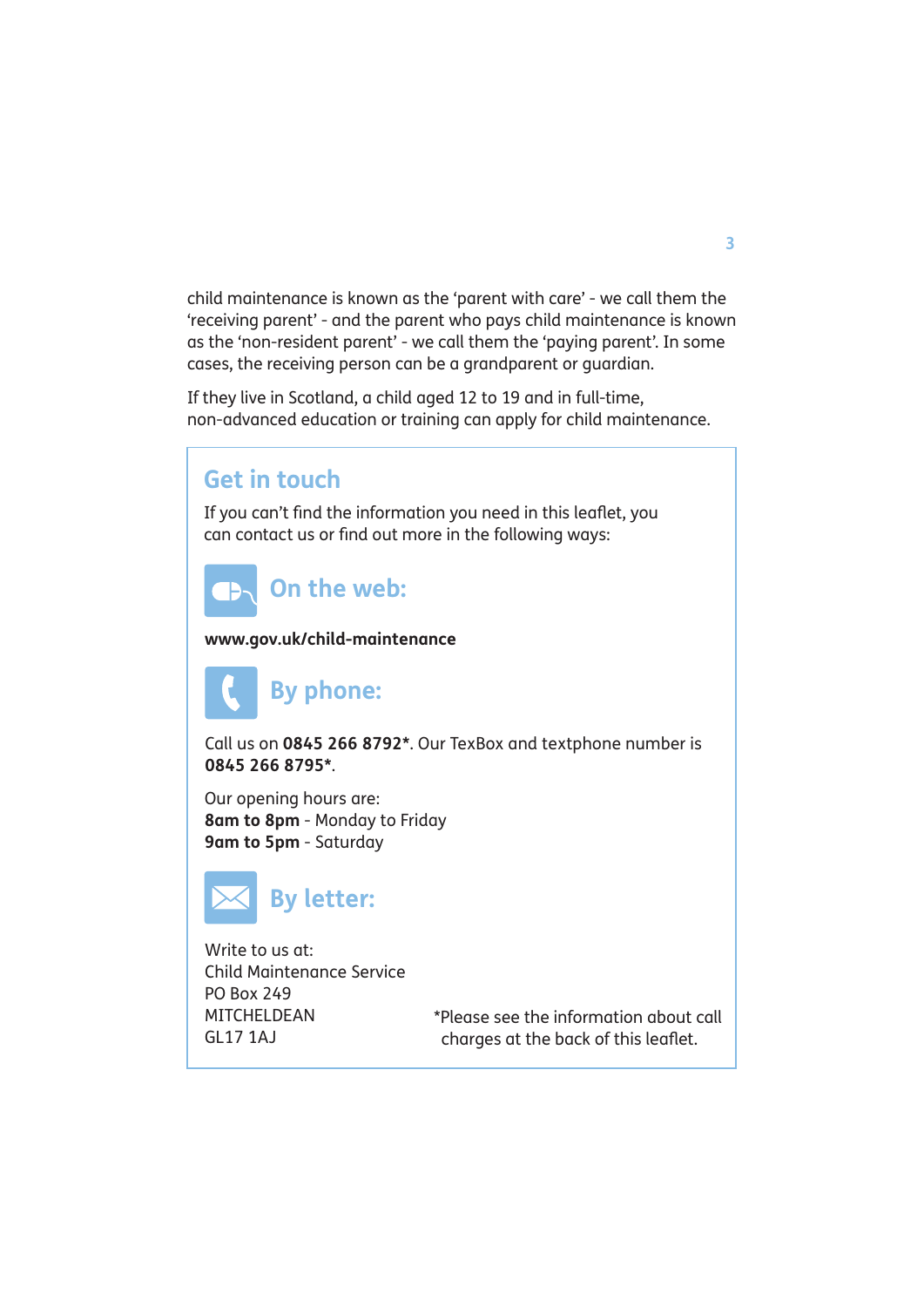# **Contents**

- 5 What happens if the paying parent doesn't pay?
- 6 What will happen if we take collection action against the paying parent?
- 7 What will happen if we take legal action against the paying parent?
- 10 When we will use our powers
- 11 Can you take legal action against me?
- 12 Useful information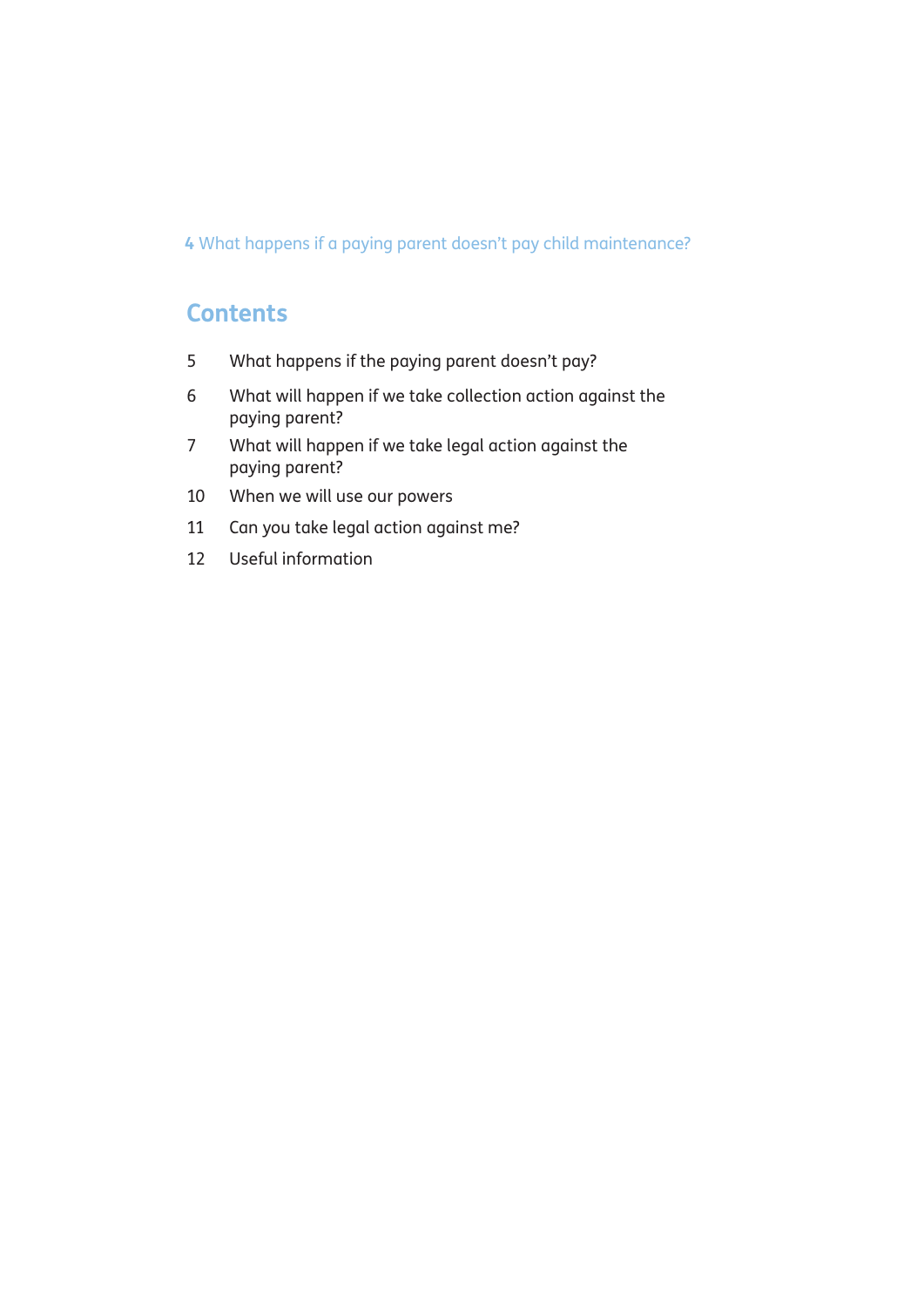This leaflet explains the actions that we can take if a paying parent doesn't pay child maintenance. It is about child maintenance that you have arranged through us, the Child Maintenance Service.

It explains the powers that we have in England and Wales, and the different powers that we have in Scotland.

If you've made your own arrangement with the paying parent (without involving us), different rules will apply:

- If the paying parent doesn't keep to your family-based arrangement, you can apply to us to put a full statutory child maintenance arrangement in place.
- Once that arrangement is in place, we will be able to take action to get any payments that the paying parent misses.
- We won't be able to enforce any payments that were missed before that time.

# **What happens if the paying parent doesn't pay?**

We'll always take action if a paying parent doesn't pay the right amount of child maintenance at the right time. We'll contact you to let you know what's happened. We'll also contact the paying parent to find out why they haven't paid, and to arrange for them to make a payment.

If we can't agree with the paying parent about how and when they will pay, we will take collection action. We'll take the action ourselves – we don't have to apply to a court first. We can do one or all of the following:

- take money direct from their earnings
- take money direct from their bank, building society or Post Office account.

If the paying parent still hasn't paid, or if we think it is a better course of action, we will use our enforcement powers **through the courts to try to get the child maintenance you are owed**. We may also ask the courts to award us costs, which the paying parent may also have to pay.

Under child support law, we may charge paying parents for taking some enforcement action against them.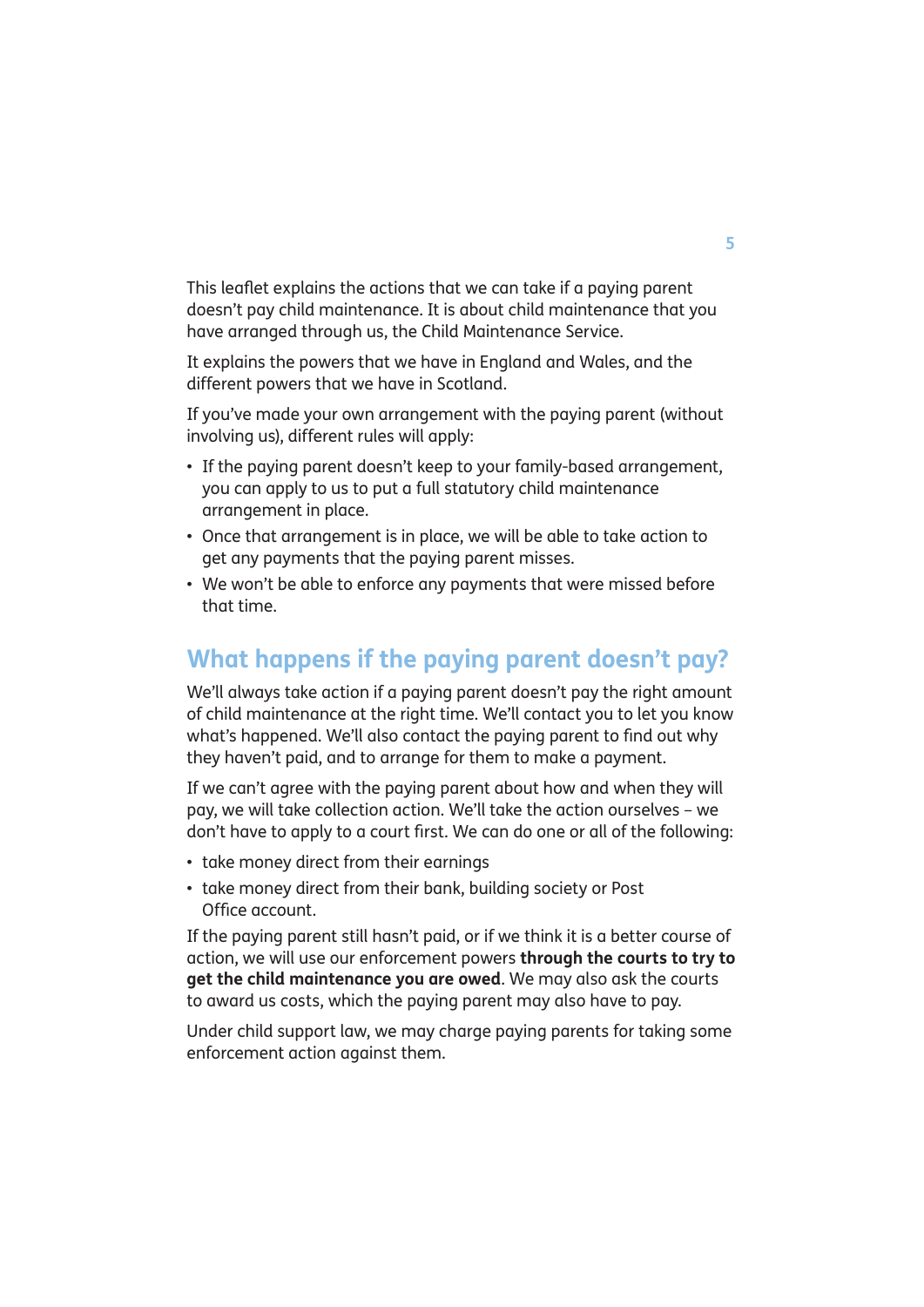#### **Taking enforcement action through the courts**

First, we will apply for a court order called a 'liability order'. This means asking a court to recognise that the paying parent has built up an amount of child maintenance debt over a certain period of time. The order gives us the power to take legal actions (shown below) that help us to collect the child maintenance you are owed.

We will then use the liability order to take action such as:

- asking bailiffs or sheriff officers to go to the paying parent's home and seize belongings, and then sell them to cover the child maintenance owed
- putting a 'charge' gaginst a property or some other asset so that it can't be sold or remortgaged without the child maintenance being paid off first. This makes things difficult for the paying parent and can encourage them to pay
- forcing the sale of a property or other asset and collecting the money from it to pay the child maintenance owed
- taking away the paying parent's driving licence
- sending the paying parent to prison.

## **What will happen if we take collection action against the paying parent?**

Wherever it's appropriate, we will tell you which action we are taking and keep you up to date with our progress.

We will also usually warn the paying parent that we are about to take action against them, although we might not say which action it will be. We'll also give the paying parent a chance to stop our action by paying what they owe.

We can take one action at a time or, if it is appropriate, we can take two or more at the same time.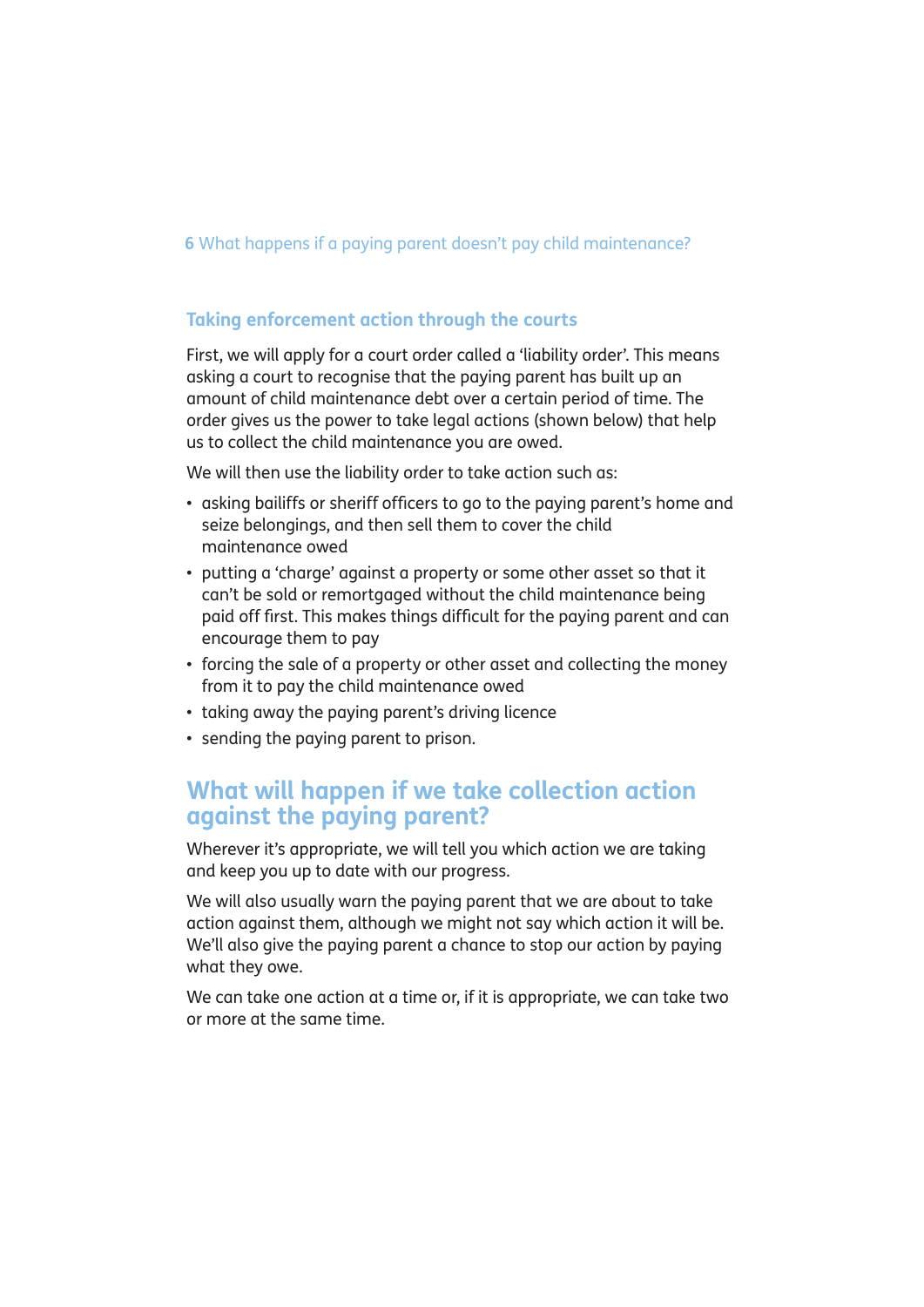If the paying parent is employed by a company, or has an occupational pension, we can take money straight from their earnings. We send a 'deduction from earnings order' to the employer, telling them to take money from a paying parent's earnings to cover the payments that are due. If the employer doesn't take the deductions and they don't have a good reason, we can take them to court and the court can fine them.

We can also look at taking payments directly from the paying parent's bank, building society or Post Office account to cover the child maintenance he or she owes. We can take this as one payment or as regular payments.

Finally, we can apply to the magistrates' or sheriff courts for a 'liability order'. If the court grants the order, we can work with the courts to take further legal action.

# **What will happen if we take legal action against the paying parent?**

We can take a range of legal actions once we have a liability order. We can take one action at a time or, if it is appropriate, we can take two or more at the same time. What we do will depend on each individual case, and on whether the paying parent lives in England or Wales, or in Scotland.

#### **If the paying parent lives in England or Wales**

#### **Bailiff action**

We can tell bailiffs to go to the paying parent's property, seize their belongings, and sell them to get the child maintenance that you are owed. The bailiffs can also add their charges to the debt.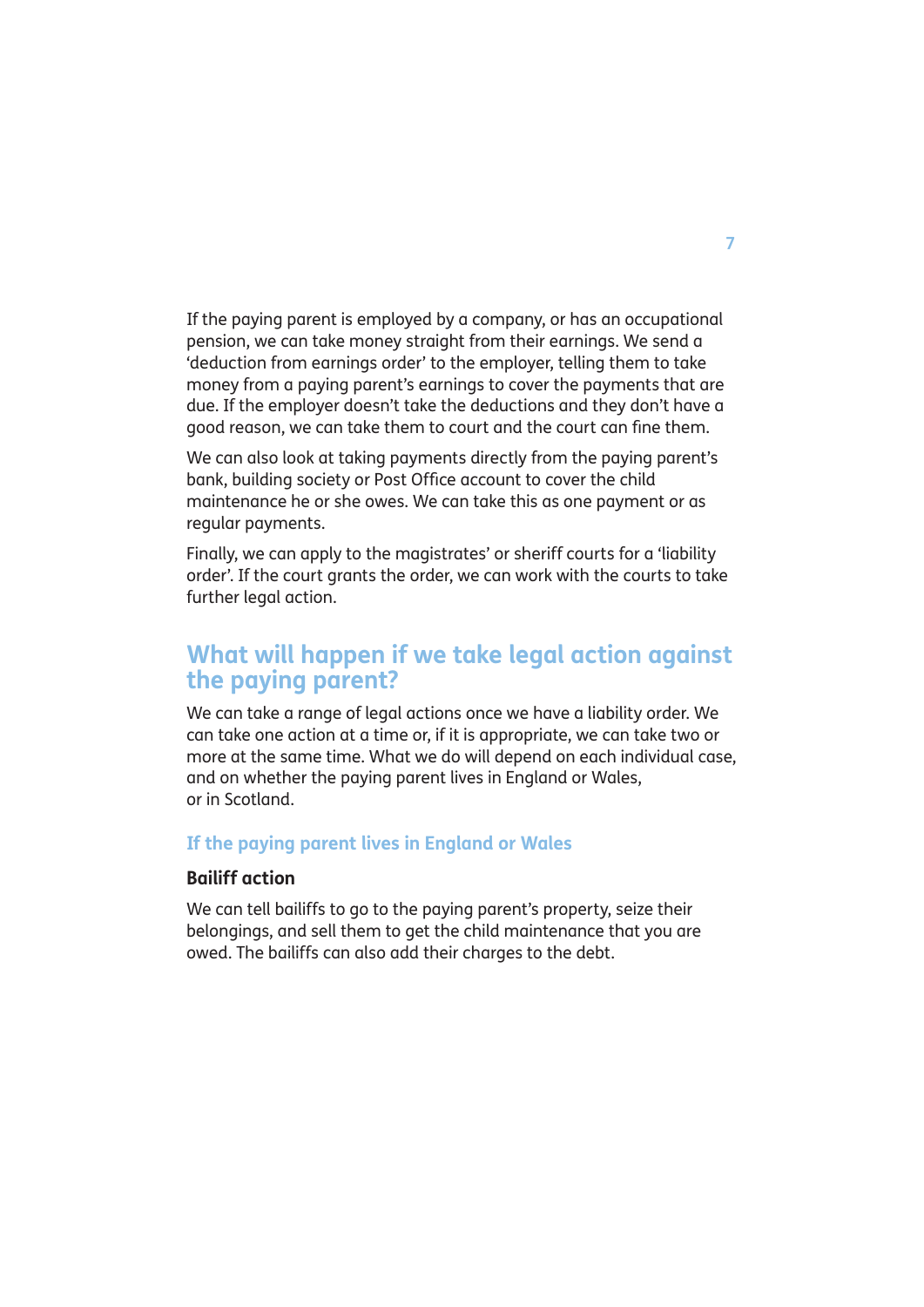#### **Register of Judgments, Orders and Fines**

We can enter a liability (a debt) onto the Register of Judgments, Orders and Fines. When a credit reference agency checks this register, the paying parent's ability to get finance (loans, mortgages, credit cards and so on) can be affected. If the paying parent has their own business and suppliers know that they are on this register, the suppliers may change the way they ask the paying parent to pay for business supplies. It can also stop a paying parent from joining a professional organisation, or affect things if they are already a member.

#### **Charging order**

We can tell Land Registry to put a 'charge' against a house, land or other assets that the paying parent owns (or jointly owns). If the paying parent then decides to sell it, we can claim the child maintenance you are owed from the money made from the sale.

#### **Order for sale**

Once we have a charging order, we can apply to the court to force the sale of a property or asset. Once the sale goes through, we can collect the money raised from it to pay the child maintenance you are owed.

#### **Freezing order, third party debt order and set aside disposition order**

We can ask the court to freeze the paying parent's money and other assets so that he or she can't sell or transfer them. We can also ask the courts to get back anything that's already been sold or transferred.

#### **If the paying parent lives in Scotland**

#### **Charge for payment**

We can ask sheriff officers to demand that the paying parent pays through a 'charge for payment'. This gives him or her 14 days to pay, or 28 days if they are living temporarily outside the UK. If the paying parent doesn't pay, we can use any of the following actions to help us to get the child maintenance that you are owed.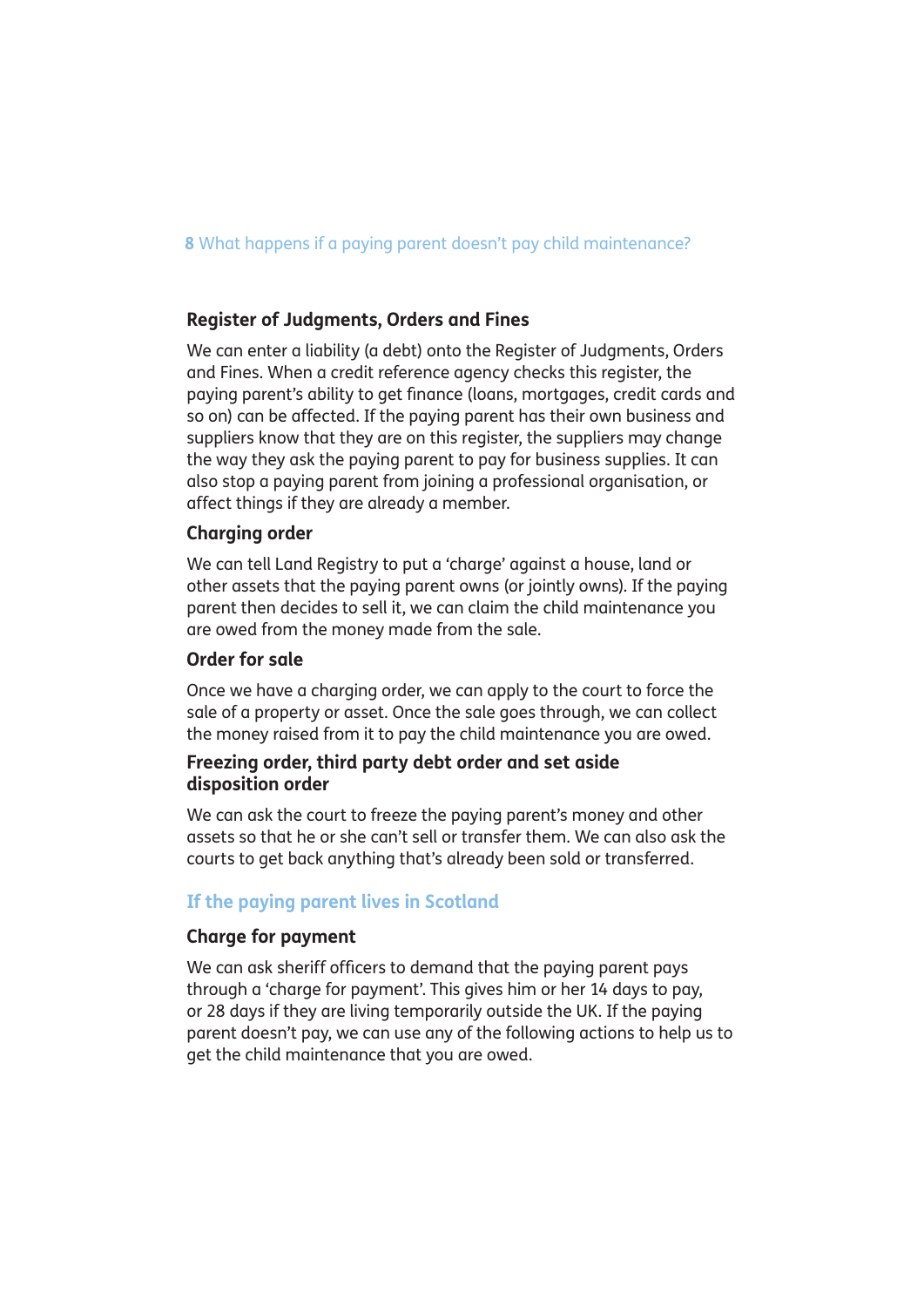#### **Arrestment**

We can ask the courts to freeze the paying parent's money or goods through an 'arrestment'. This means that he or she won't be able to use money in a bank, building society or Post Office account, or receive money into that account. If they are owed goods, we can tell the company that is holding the goods to cancel the transaction and transfer the money used to pay for them to us instead.

#### **Attachment and auction and exceptional attachment**

We can instruct sheriff officers to make a list of items, and their values, that belong to the paying parent and are kept at their home or business address. This will stop the paying parent from selling or transferring the items on the list. If the inconvenience of this doesn't cause him or her to pay, the court can demand that the items are taken and sold at a public auction. We will then take the child maintenance you are owed from the money made from the sale.

#### **Inhibition**

We can ask the courts to register the liability (the debt) against any 'heritable property' (like a house, garage, business premises or land) that the paying parent owns. This will stop them from selling or transferring it until they pay.

#### **Order for interdicting and action for reduction**

We can ask the court to freeze the paying parent's money and other assets so that they can't sell or transfer them. If they break the order, we can ask the court to get back anything that's already been sold or transferred.

#### **Wherever the paying parent lives in Great Britain**

#### **Driving licence disqualification and commitment to prison**

We can apply to the courts for: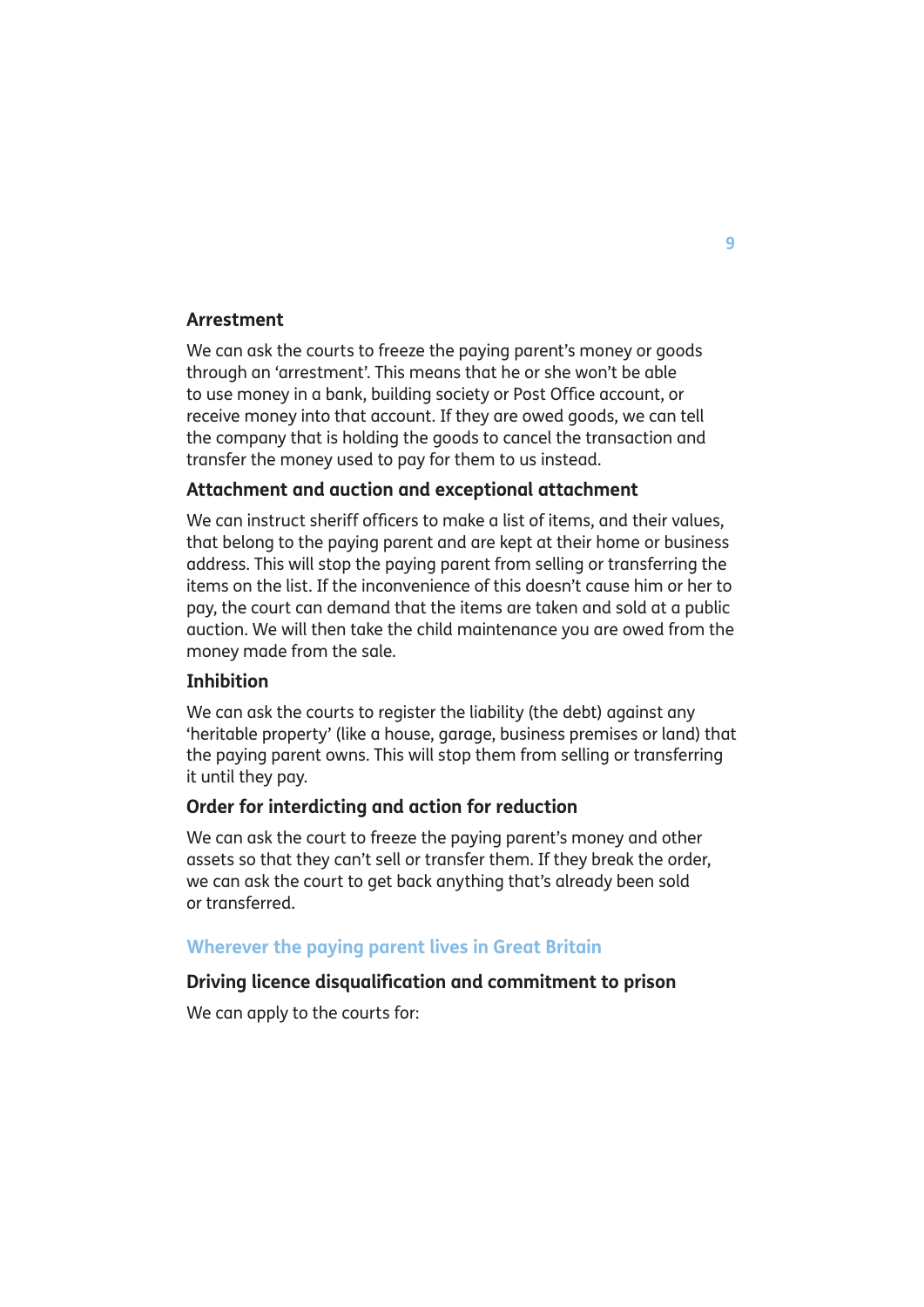- an order of disauglification taking away a paying parent's driving licence or stopping them from getting or keeping a driving licence for up to 2 years
- a warrant of commitment sending a paying parent to prison for up to 6 weeks.

We hope that the threat of this kind of serious action will cause the paying parent to pay. If it doesn't, and we go ahead with the disqualification or commitment, they will still have to pay all the child maintenance that you are owed.

### **When we will use our powers**

We only use enforcement and legal powers when we have to. We will always give the paying parent the chance to pay voluntarily, and we will always keep you informed about what we're doing (as long as it doesn't put our action at risk).

#### **Are there any other times when you can take legal action?**

There are five other times when we can take legal action. These are:

- 1 If the paying parent avoids paying child maintenance by not giving us information when we ask for it.
- 2 If the paying parent gives us information that he or she knows is untrue.
- 3 If the paying parent knowingly causes or knowingly allows untrue information to be provided.
- 4 If the paying parent doesn't tell us that their circumstances have changed.
- 5 If we suspect the paying parent is disposing of, or has already disposed of, a valuable asset to stop us from selling it to get the child maintenance they owe.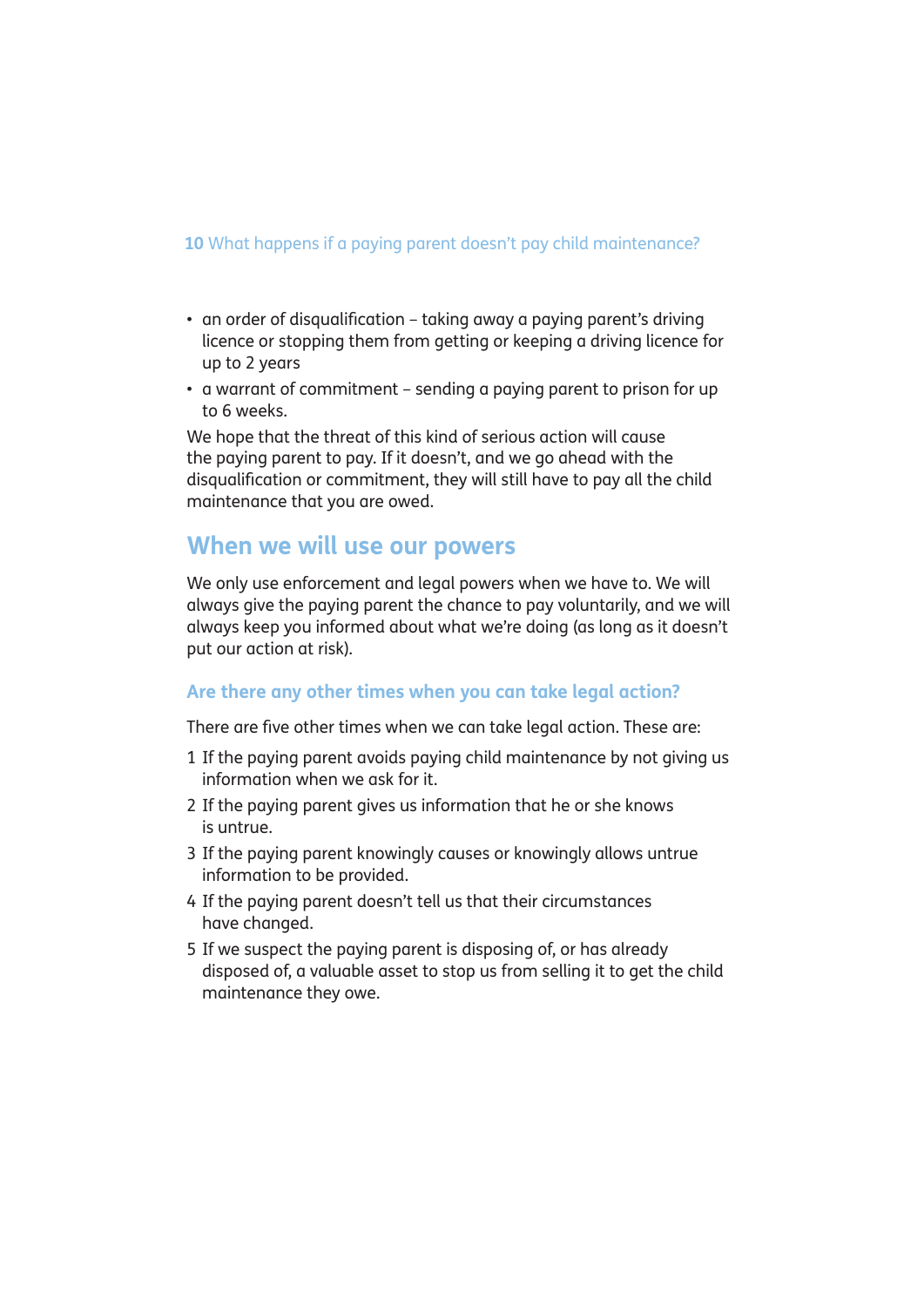# **Can you take legal action against me?**

Yes, we could. The law says you **must** tell us about some changes. If we ask you for any information about your case, you must tell us within the time period we give you.

Even if we don't ask you, you **must** tell us:

• if there is a change affecting a child or children living with you that would mean that the paying parent no longer has to pay child maintenance for them.

If you don't tell us about these things, or if you give us information that you know is untrue, you could be asked to pay back child maintenance that you have already received (because it has been worked out using incorrect information). We could also be forced to take you to court. If you are found guilty the court could fine you up to £1,000.

# **Useful information**

#### **Help and information**

If you want to know more about child maintenance, go to **www.gov.uk/child-maintenance** You can find information and leaflets here, and find out more about our services.

If you would like to talk to someone about your case, please call us on **0845 266 8792\***. Our TexBox and textphone number is **0845 266 8795\***.

Please have your customer reference number with you when you call. This is a 12-digit number starting with the number 12. It will be shown as 'your reference' at the top of any letter we've sent you.

We may record our phone calls to check our service and to train our employees.